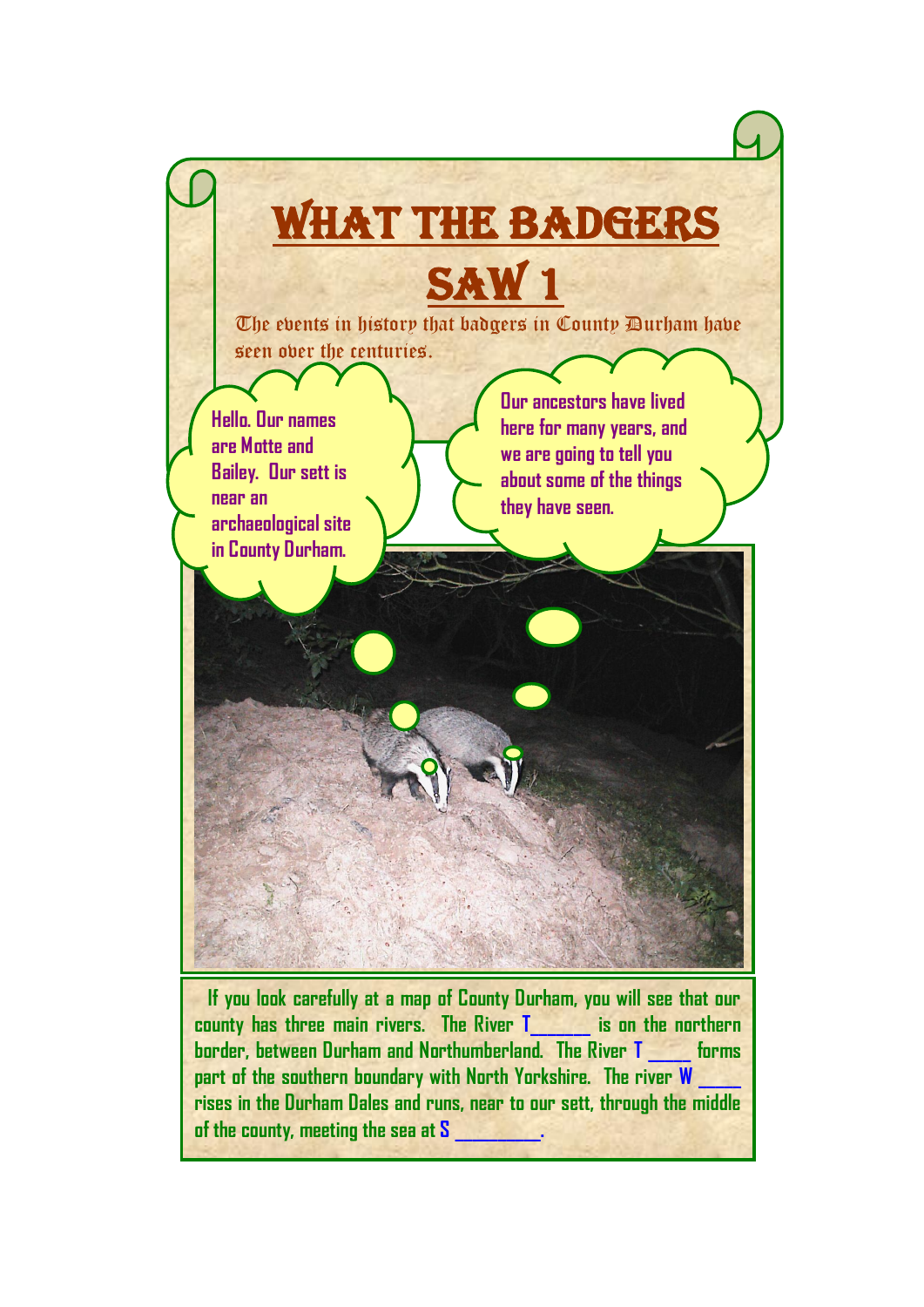**On the eastern boundary of the county is the North Sea. (If you sailed due east from County Durham, which country would you come to?)** 

 **On the other three sides are hills and mountains. To the north of the whole northeast region are the Cheviot Hills. To the west are the P \_\_\_\_\_\_\_\_\_, and to the south are the Cleveland Hills.**

 **Thousands of years ago, our region was covered by large ice sheets. The main valley of the River Wear is covered in 'glacial drift' – rocks and clay brought down by a glacier. Ice also brought blue clay to Teesmouth. A remarkable rock formation of Northumberland and Durham was caused by volcanic action. This is the Whinsill. It is a ridge of whinstone or basalt, which is a dark grey in colour. If you travel up Teesdale, you can see it at the famous waterfall of High Force.** 

**Underground in County Durham are a number of important minerals. One was, of course, c \_\_\_\_\_\_. Others were salt, iron and lead. They were mined for many years to keep Britain's industries moving!** 

> **You get worse!**

**What note do you get if you drop a piano down a mineshaft? A flat minor! Get it? Oh, dear!** 

**Brrr!**

**Sometimes, the old mines make great lying-up places!**

**Worth a** 

**visit!**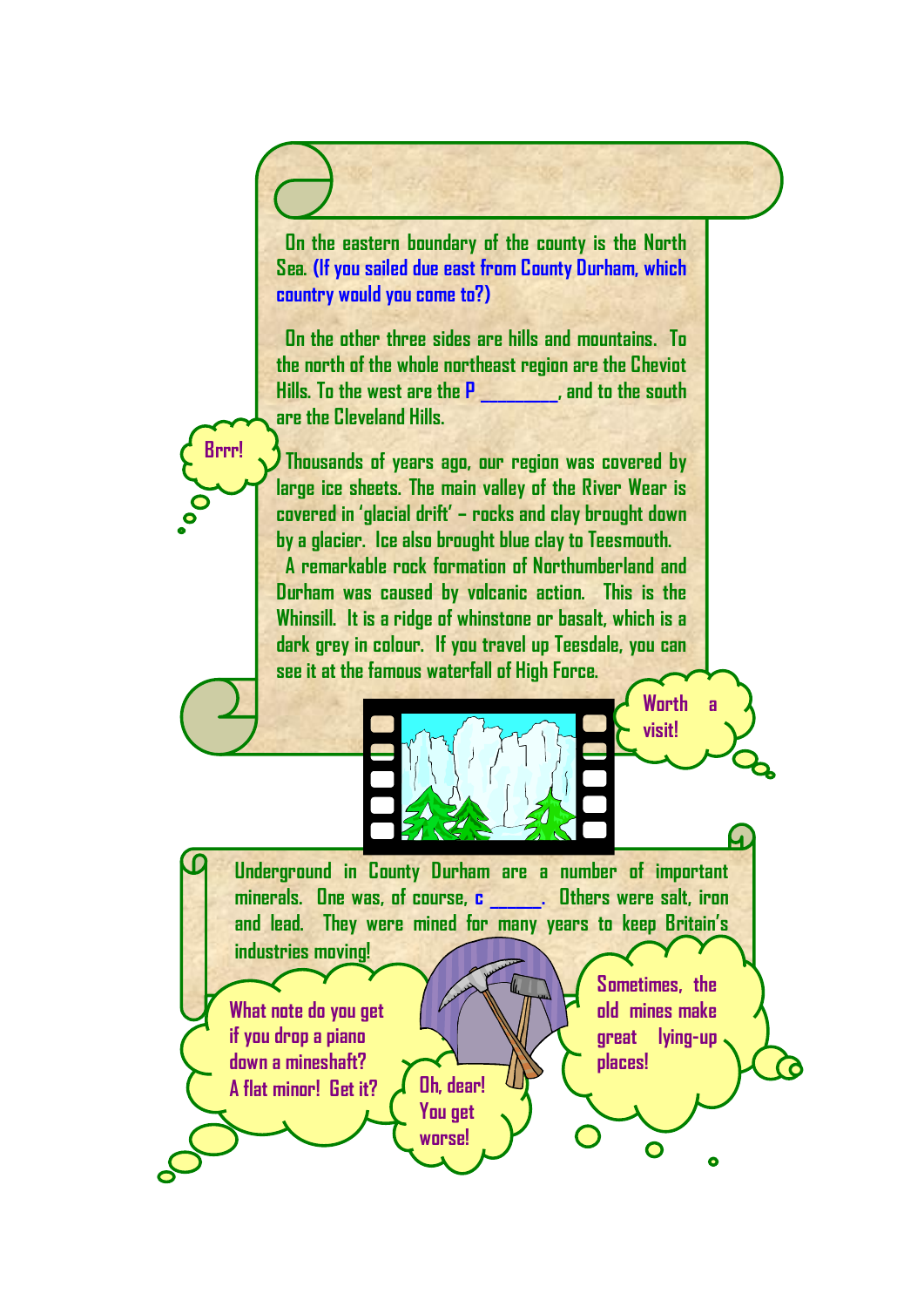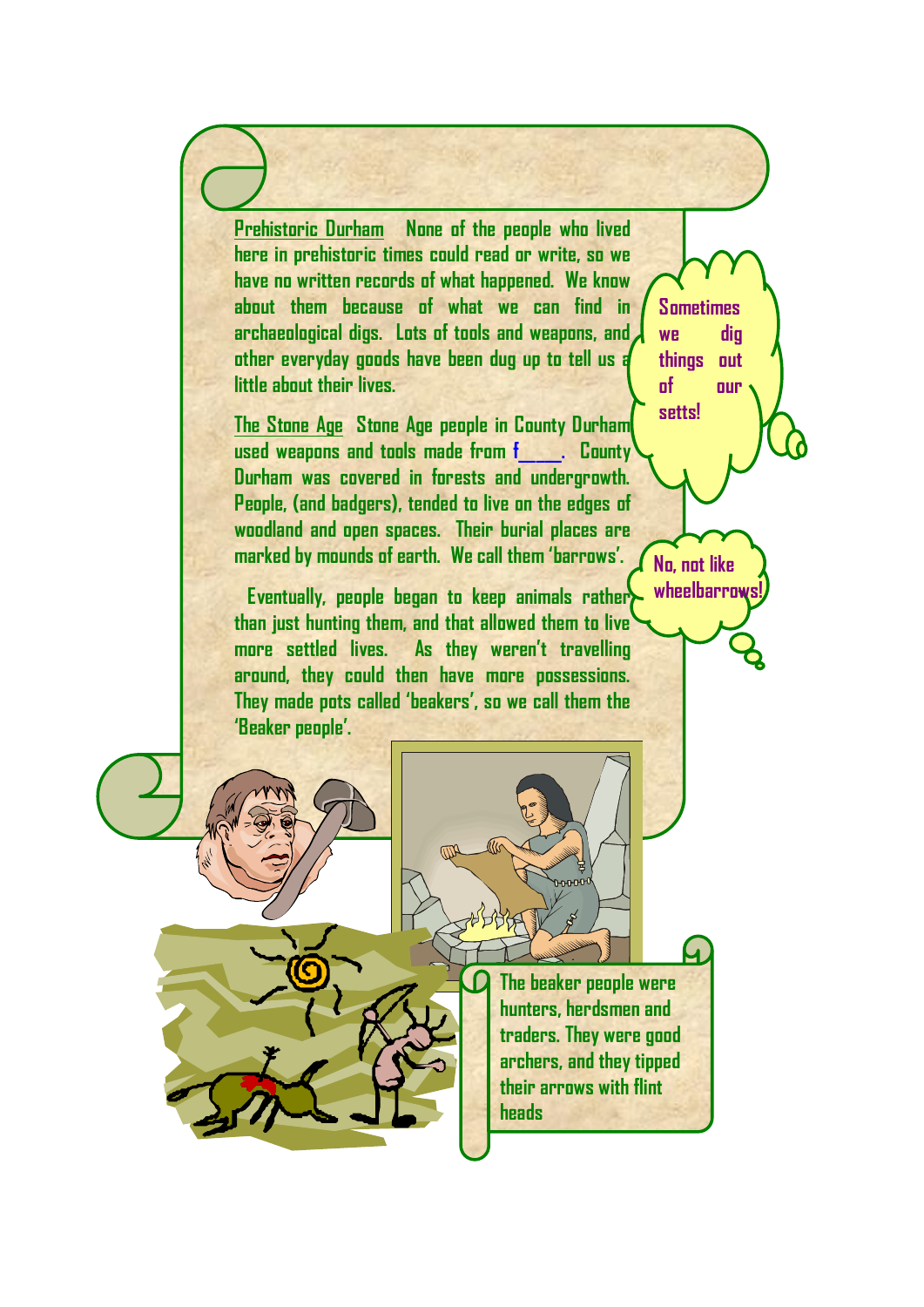